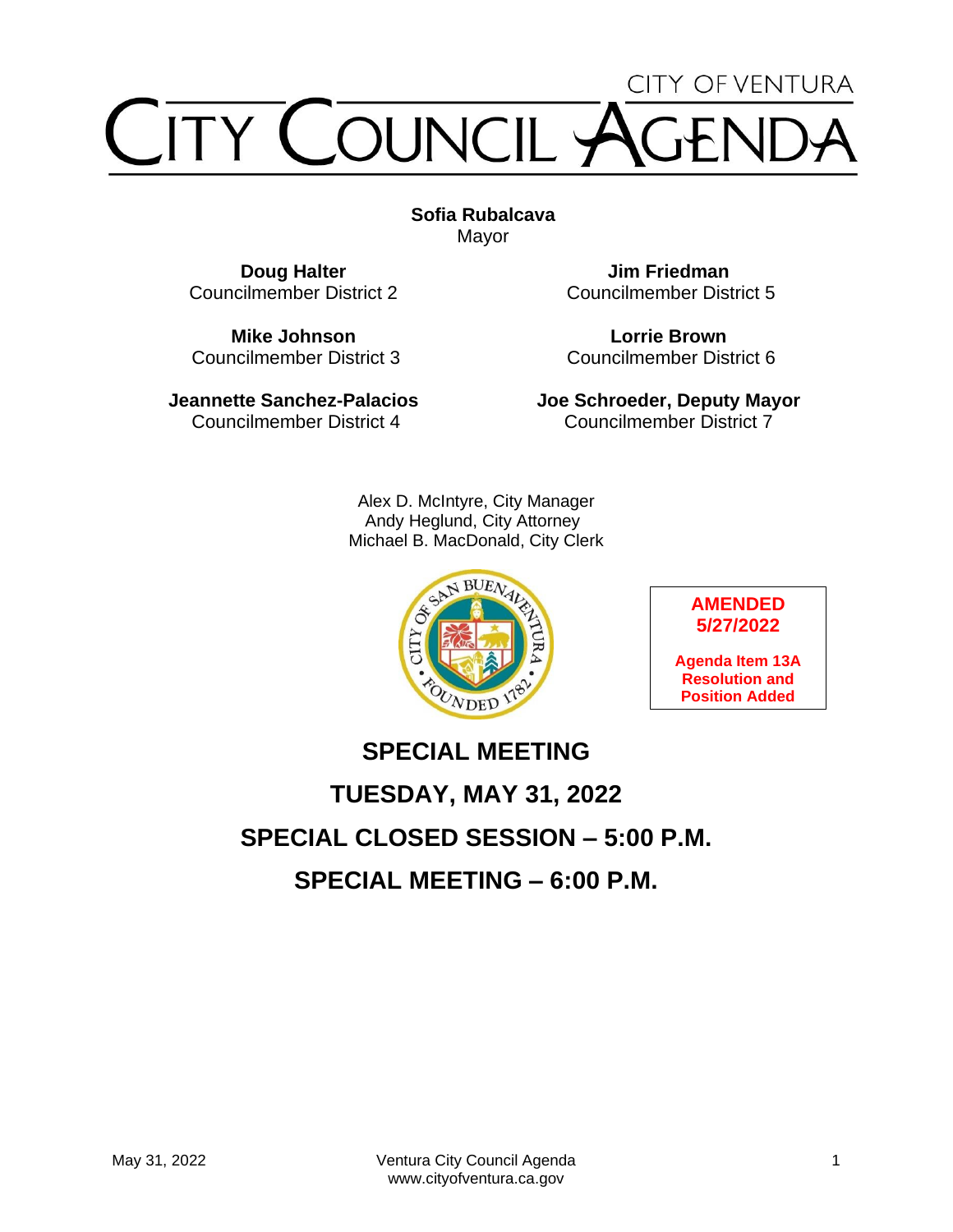#### **PUBLIC PARTICIPATION OPTIONS – VIRTUAL AND IN PERSON OPTIONS**

#### 1. Join a **WebEx meeting LIVE**:

**[https://cityofventura.webex.com/cityofventura/j.php?MTID=m274aeb5ef3d903c6221e46405](https://cityofventura.webex.com/cityofventura/j.php?MTID=m274aeb5ef3d903c6221e464050ea85ea) [0ea85ea](https://cityofventura.webex.com/cityofventura/j.php?MTID=m274aeb5ef3d903c6221e464050ea85ea)**

*NOTE: WebEx link only works while meeting is LIVE. After meeting has ended, use the Archived Video link to view the meeting. You may join the WebEx Meeting to provide Public Comment - #5 below.*

Join with only an "audio" connection: / Access Code 2559 203 4255

#### **WebEx recommends using Chrome, FireFox or Edge browsers when joining and providing live comment at the meeting. You are encouraged to download the WebEx App.**

- 2. Watch a **live stream** of the meeting at [https://www.cityofventura.ca.gov/718/Videos,](https://www.cityofventura.ca.gov/718/Videos) YouTube at [https://www.YouTube.com/cityofventura/live](https://www.youtube.com/cityofventura/live) or on Cable TV – Channel 15, live and replayed as listed on CAPS media schedule.
- 3. Submit your comments via email **by 4:00 p.m. on the City Council meeting date to allow the comments to be read before the Meeting**. Please submit your comment to the City Clerk using this form [www.cityofventura.ca.gov/publicinput](http://www.cityofventura.ca.gov/publicinput) or send an email to [cityclerk@cityofventura.ca.gov](mailto:cityclerk@cityofventura.ca.gov) (up to 1000 characters) When sending an email, please indicate in the Subject Line, the Agenda item number (i.e. Item No. 8A). Your form/email will be read by City Council and placed into the item's record at the meeting.
- 4. When watching the live stream or WebEx meeting, submit a Public Comment using this form [www.cityofventura.ca.gov/publicinput.](http://www.cityofventura.ca.gov/publicinput) Those emails will be provided to City Council following the meeting.



- 5. **Provide Public Comment Live when attending Virtually: You must attend the WebEx Meeting with audio connected to your computer/device.** Please use the Chat feature to identify the item number that you would like to speak on. During the discussion of that item, the Mayor will call for public comment. The City Clerk will announce those requesting to speak, speakers will be promoted to "panelist" allowing you to turn on your microphone and camera. When you are finished, your mic will be muted and your camera disabled. For your audio to work, you MUST connect to the meeting with audio connected on your device – audio only connect will not work for this process. NOTE: When on a cell phone, you may need to scroll your screen to see the chat feature.
- 6. Attend the meeting at City Hall. Please note that the meeting will be a hybrid meeting, with attendees both in-person and virtually.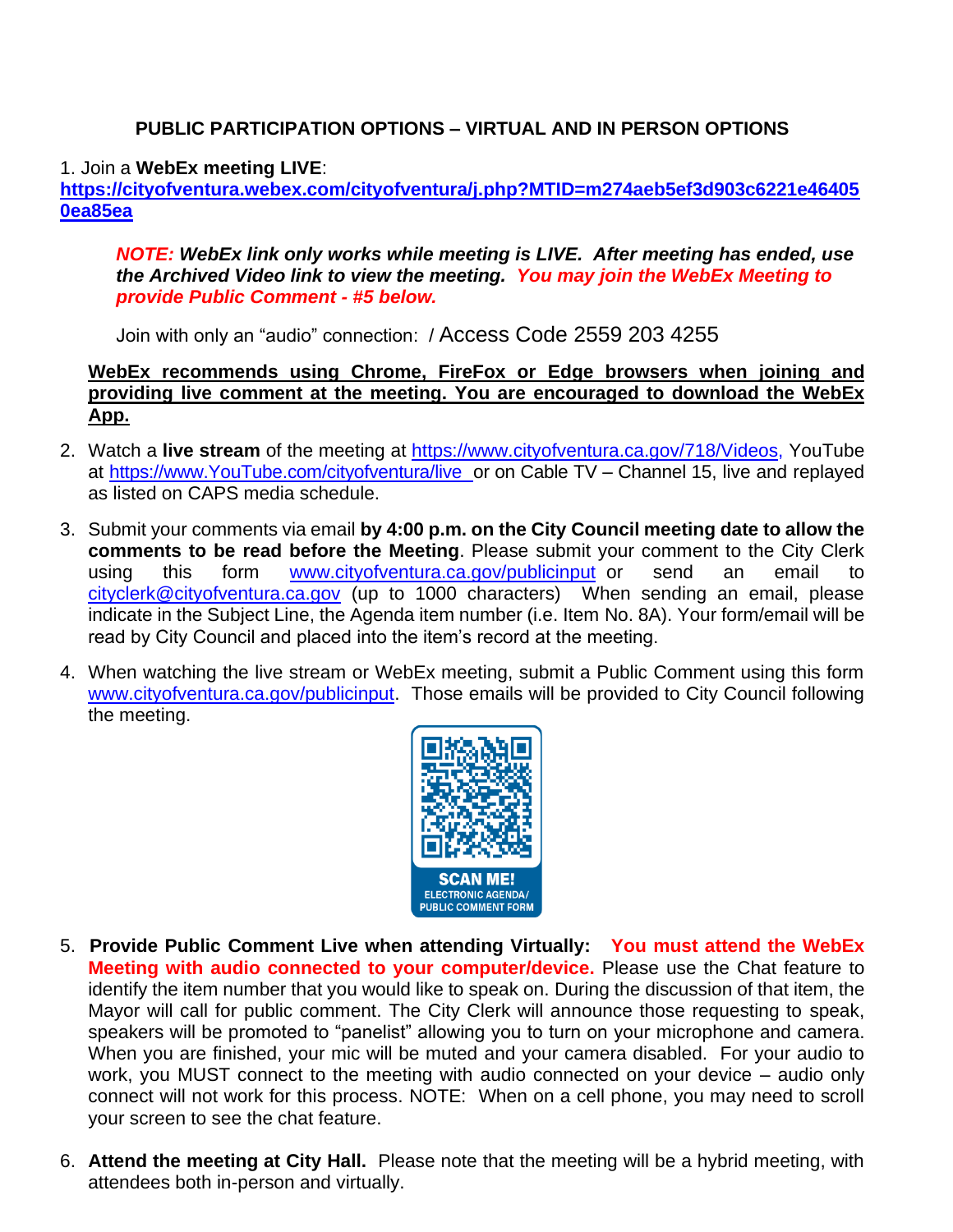As this is a Special Meeting, Public Communications are limited to agenda Items appearing on the Special Meeting Agenda only.

City Council cannot take action on any items not on the agenda. These items may be referred to staff or scheduled on a future agenda. **Refer to box above (page 2 of Agenda) on how to submit comments, including public comments, to City Council. You may also scan the QR Code to access the Public Comment Forms to submit your comments via email. Attend the WebEx Meeting to provide Live Public Comments.**

Administrative Reports relating to this agenda are available on the City's website – <https://www.cityofventura.ca.gov/AgendaCenter>

Public Hearing Notices and any materials related to an agenda item submitted to the City Council after distribution of the agenda packet (Supplementals) are available on the City's website – [https://www.cityofventura.ca.gov/1236/City-Council-Public-Hearing-](https://www.cityofventura.ca.gov/1236/City-Council-Public-Hearing-NoticesSuppl)**[NoticesSuppl](https://www.cityofventura.ca.gov/1236/City-Council-Public-Hearing-NoticesSuppl)** 

Resource Items for the Public:

- [City Council Protocols](https://www.cityofventura.ca.gov/DocumentCenter/View/7563/City-Council-Protocols) which includes Rules of Decorum for the Public
- [City Council Goals 2021-2022](https://www.cityofventura.ca.gov/DocumentCenter/View/26426/Adopted-City-Council-Goals-2021-2022-02242021)
- [Budget Principles 2021-2022](https://www.cityofventura.ca.gov/DocumentCenter/View/26427/FY-2021-22-Budget-Principles-Adopted-02242021)
- [City Charter](https://library.municode.com/ca/san_buenaventura/codes/code_of_ordinances?nodeId=CH)

In compliance with the Americans with Disabilities Act, if you need assistance to participate in this meeting, please contact the City Clerk's Office at (805) 658-4787 or the California Relay Service at (866) 735-2929. Notification 72 hours prior to the meeting will enable the City to make reasonable arrangements to ensure accessibility to this meeting.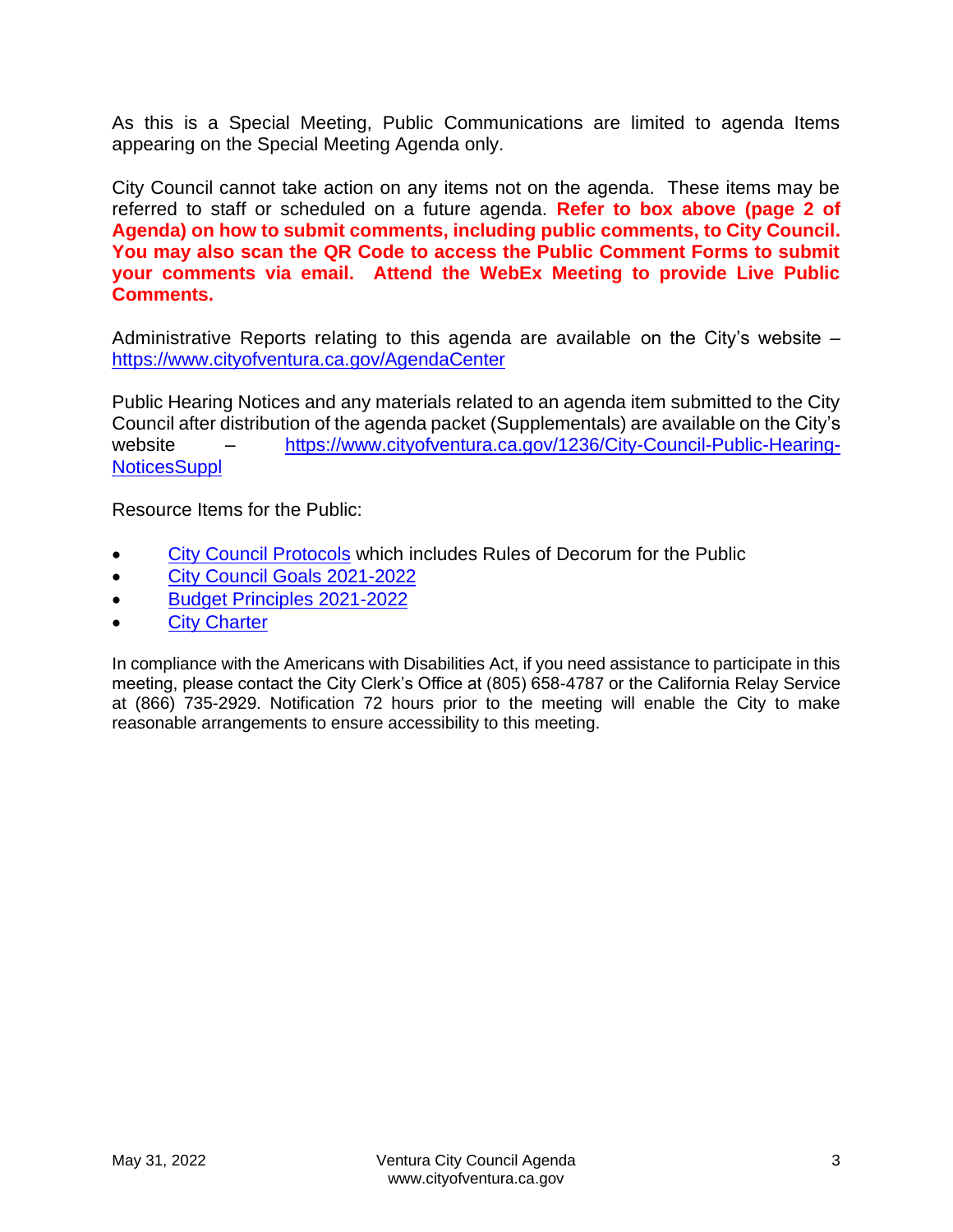**PUBLIC PARTICIPATION OPTIONS to help reduce the spread of COVID-19:**

# **Instructions for CLOSED SESSION ONLY**

**Submit your comments via email by 4:00 p.m. on the City Council meeting date to allow the comments to be read before the Meeting**. Please submit your comment to the City Clerk using this form [www.cityofventura.ca.gov/publicinput](http://www.cityofventura.ca.gov/publicinput) or send an email to [cityclerk@cityofventura.ca.gov](mailto:cityclerk@cityofventura.ca.gov) (up to 1000 characters) When sending an email, please indicate in the Subject Line, the CLOSED SESSION Agenda item number (i.e. Item No. CS4). Your form/email will be read by City Council and placed into the item's record at the meeting.



**The Public can only attend the Public Comments portion of Closed Session VIRTUALLY. Council Chambers are closed for this meeting. Join the Webex Meeting using the URL on page 2, at 4:45 p.m. to provide live Public Comments at the Closed Session.**

Closed Session Meetings are not broadcasted or recorded.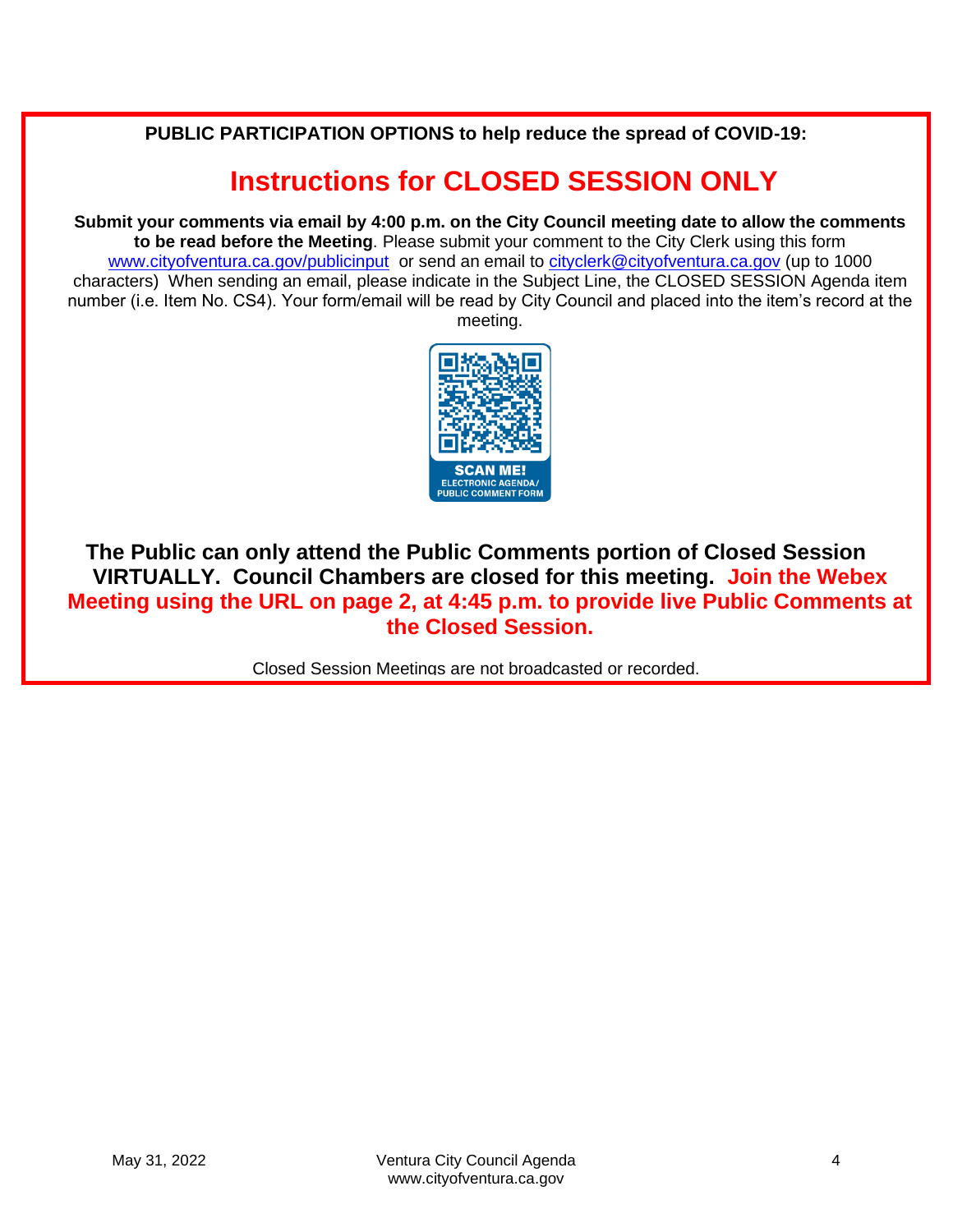# **CS1. CALL TO ORDER – CLOSED SESSION – 5:00 p.m.**

# **CS2. ROLL CALL**

- **CS3. PUBLIC COMMUNICATIONS:** Public comments on Closed Session Items only – may be submitted electronically prior to the closed session starting. **Refer to Page 3 of the Agenda on how to submit your Public Comments electronically to the City Clerk for the Closed Session If you wish to speak at Closed Session, you must join the Webex at 4:45 pm.**
- **CS4. CLOSED SESSION – Teleconference/Video Conference Meeting.** The Public may not participate in the Closed Session, other than for Public Comments.

\_\_\_\_\_\_\_\_\_\_\_\_\_\_\_\_\_\_\_\_\_\_\_\_\_\_\_\_\_\_\_\_\_\_\_\_\_\_\_\_\_\_\_\_\_\_\_\_\_\_\_\_\_\_\_\_\_\_\_\_\_\_\_\_\_\_\_

**1. CONFERENCE WITH LEGAL COUNSEL-EXISTING LITIGATION** Name of Case: Santa Barbara Channelkeeper v. State Water Resources Control Board and City of San Buenaventura Los Angeles Superior Court Case No.: 19STCP01176 (Previously San Francisco Superior Court Case No.: CPF-14-513875) Authority: Government Code Section 54956.9(d)(1)

# **CS5. ADJOURNMENT**

Adjourn to Regular Meeting.

- **1. CALL TO ORDER – 6:00 p.m.**
- **2. ROLL CALL**
- **3. PLEDGE OF ALLEGIANCE**
- **4. SPECIAL PRESENTATIONS AND ANNOUNCEMENTS**

**4A. Community Highlight – Denise Wise**

## **6. CITY COUNCIL COMMUNICATIONS**

Per Government Code Section 54954.2(a)(2), the Council Communications section of the agenda provides City Council the opportunity to ask a question for clarification, make a brief announcement, or make a brief report on his or her own activities.

# **7. CITY MANAGER COMMUNICATIONS**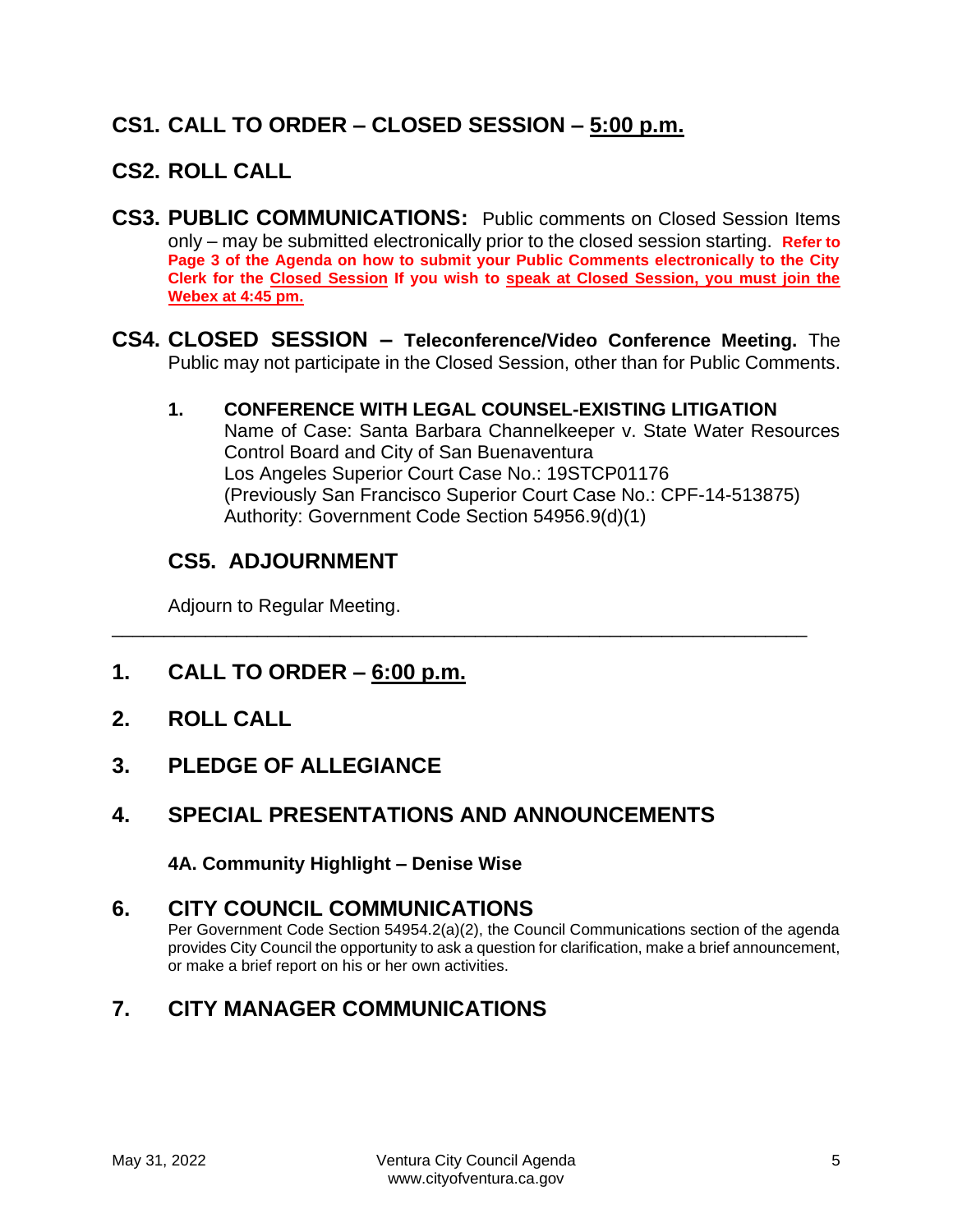# **9. CONSENT ITEMS**

Matters appearing on the Consent Calendar are expected to be non-controversial and will be acted upon by City Council at one time without discussion unless a Councilmember, the Administration, or a member of the public requests an opportunity to address any given item. Items removed from the Consent Calendar will be discussed at the beginning of the Formal Items. Approval by the City Council of Consent Items means the recommendation of the Administration is approved along with the terms and conditions described in the Administrative Report.

#### **9A. Move all resolutions and ordinances presented tonight be deemed read by title only and all further reading be waived.**

#### **9B. [Request for Authorization to Amend Outside Counsel Services –](https://www.cityofventura.ca.gov/DocumentCenter/View/31757/9B) Best, [Best & Krieger for On Call Services](https://www.cityofventura.ca.gov/DocumentCenter/View/31757/9B)**

Staff: Andy Heglund, City Attorney

#### RECOMMENDATION

Authorize the City Attorney to amend the legal services agreement with Best, Best and Krieger, LLP to increase the compensation to an amount not to exceed \$175,000 (increase of \$75,000).

#### **9C. [Approval of Fiscal Year 2022-2023 State Road Repair and](https://www.cityofventura.ca.gov/DocumentCenter/View/31758/9C)  [Accountability Act of 2017 Project List \(SB1\)](https://www.cityofventura.ca.gov/DocumentCenter/View/31758/9C)**

Staff: Phillip Nelson, Public Works Director

#### RECOMMENDATION

- a. Approve the Fiscal Year 2022-2023 Road Repair and Accountability Act of 2017 Project List.
- b. Adopt a Resolution for the Fiscal Year 2022-2023 Project List to add the Telegraph Road Resurfacing Project and the Navigator Drive, Spinnaker Drive/Anchors Way Resurfacing Project to the Road Repair and Accountability Act of 2017 Project List. Resolution titled:

"A RESOLUTION OF THE CITY COUNCIL OF THE CITY OF SAN BUENAVENTURA, CALIFORNIA, ADOPTING THE FISCAL YEAR 2022-2023 LIST OF PROJECTS FUNDED BY SB1: THE ROAD REPAIR AND ACCOUNTABILITY ACT"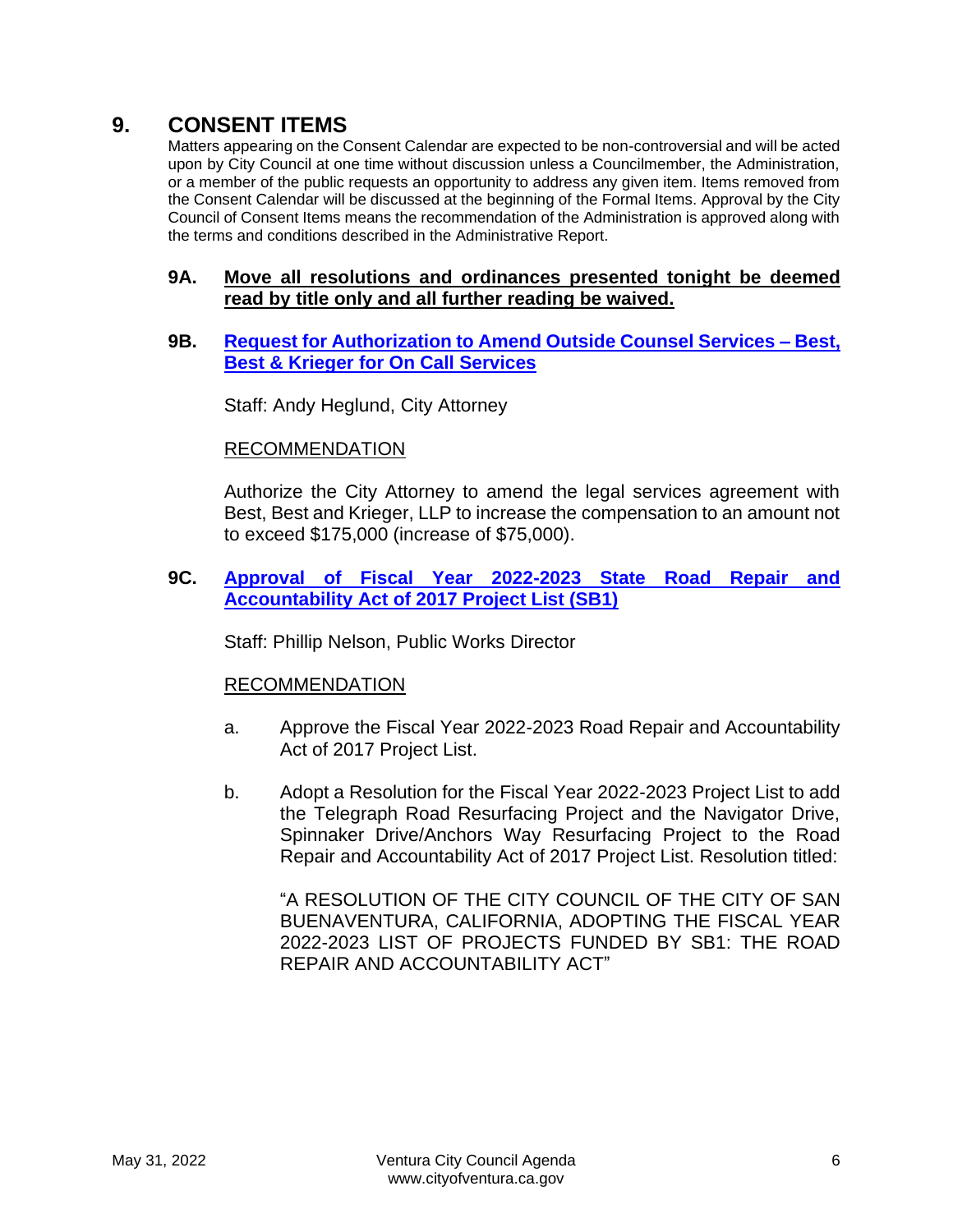# **9. CONSENT ITEMS (CONTINUED)**

**9D. [Consideration of Approval of General Services Agreement with](https://www.cityofventura.ca.gov/DocumentCenter/View/31759/9D)  [Merrimac Energy Group for Fuel Supplier Services](https://www.cityofventura.ca.gov/DocumentCenter/View/31759/9D)**

Staff: Phillip Nelson, Public Works Director

#### RECOMMENDATION

- a. Approve and authorize the Mayor to sign an agreement with Merrimac Energy Group, in the amount of \$784,640 for an initial term of July 1, 2022, through June 30, 2023, and an option to extend for up to four one-year terms for a total not-to-exceed amount of \$3,923,200.
- b. Authorize the City Manager or designee to execute four annual amendments, in the amount of \$784,640 each, to extend the term of the contract, for which sufficient funds have been appropriated, for a total not-to-exceed amount of \$3,138,560.
- c. Authorize the City Manager or designee to execute future modifications to the annual appropriations in an amendment, with modifications not to exceed \$50,000.

#### **9E. [Amendment No. 2 to National Pollutant Discharge Elimination System](https://www.cityofventura.ca.gov/DocumentCenter/View/31760/9E)  [Implementation Agreement Ventura Countywide Stormwater Quality](https://www.cityofventura.ca.gov/DocumentCenter/View/31760/9E)  [Management Program](https://www.cityofventura.ca.gov/DocumentCenter/View/31760/9E)**

Staff: Phillip Nelson, Public Works Director

#### RECOMMENDATION

Approve and authorize the Mayor to execute Amendment No. 2 to the National Pollutant Discharge Elimination System Implementation Agreement Ventura Countywide Stormwater Quality Management Program and extend the term of Agreement one (1) year to end on September 11, 2023.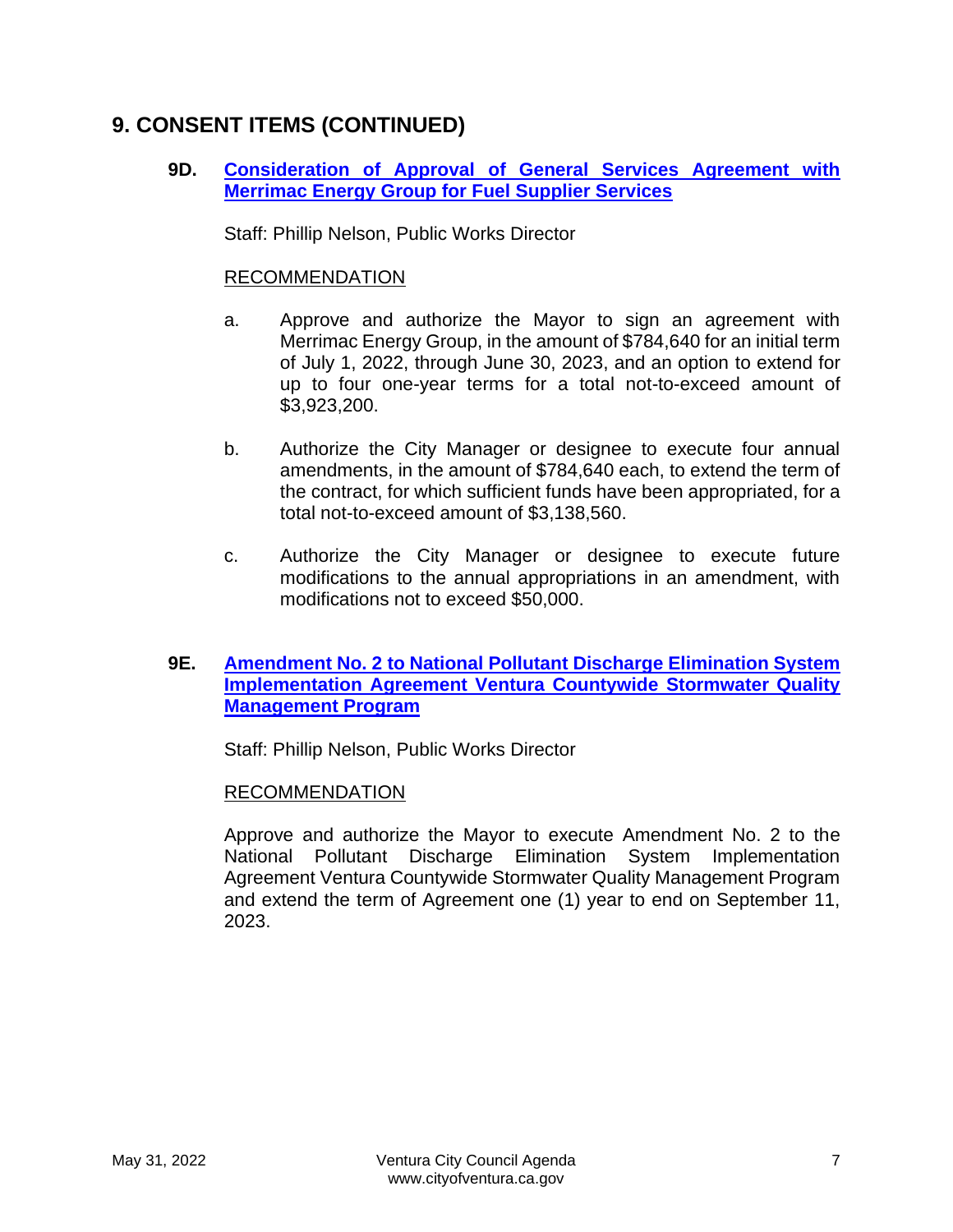# **9. CONSENT ITEMS (CONTINUED)**

**9F. [Consideration of the Second Amendment to Professional Services](https://www.cityofventura.ca.gov/DocumentCenter/View/31761/9F)  [Agreement 2021-061 with Waterways Consulting, Inc. for Design](https://www.cityofventura.ca.gov/DocumentCenter/View/31761/9F)  [Services on Project 97945 –](https://www.cityofventura.ca.gov/DocumentCenter/View/31761/9F) Ventura River Fish Passage [Improvements at Foster Park Phase 1](https://www.cityofventura.ca.gov/DocumentCenter/View/31761/9F)**

Staff: Phillip Nelson, Public Works Director

#### RECOMMENDATION

- a. Approve and authorize the Mayor to execute the Second amendment to Professional Services Agreement 2021-061 with Waterways Consulting, Inc. with a new contract completion date of December 31, 2022.
- b. Authorize the Public Works Director or designee to execute future amendments to the subject Agreement up to a total time extension of 180 calendar days.
- **9G. [Three Year On Call Professional Services Agreements to provide](https://www.cityofventura.ca.gov/DocumentCenter/View/31762/9G)  [Professional Engineering and Technical Support Services](https://www.cityofventura.ca.gov/DocumentCenter/View/31762/9G)**

Staff: Phillip Nelson, Public Works Director

#### RECOMMENDATION

Approve and authorize the Mayor to execute the subject Three-Year On Call Professional Services Agreements with 62 firms across 32 disciplines of work, to provide professional engineering and technical support services over a three-year period (June 1, 2022 – June 30, 2025).

#### **9H. [Groundwater Sustainability Agencies Director Appointments](https://www.cityofventura.ca.gov/DocumentCenter/View/31763/9H)**

Staff: Susan Rungren, Ventura Water General Manager

#### RECOMMENDATION

a. Adopt a Resolution appointing a Director and Alternate Director to the Board of Directors of the Upper Ventura River Groundwater Agency. Resolution titled:

"A RESOLUTION OF THE CITY COUNCIL OF THE CITY OF SAN BUENAVENTURA, CALIFORNIA, APPOINTING DIRECTOR AND ALTERNATE DIRECTOR TO THE BOARD OF DIRECTORS OF THE UPPER VENTURA RIVER GROUNDWATER AGENCY"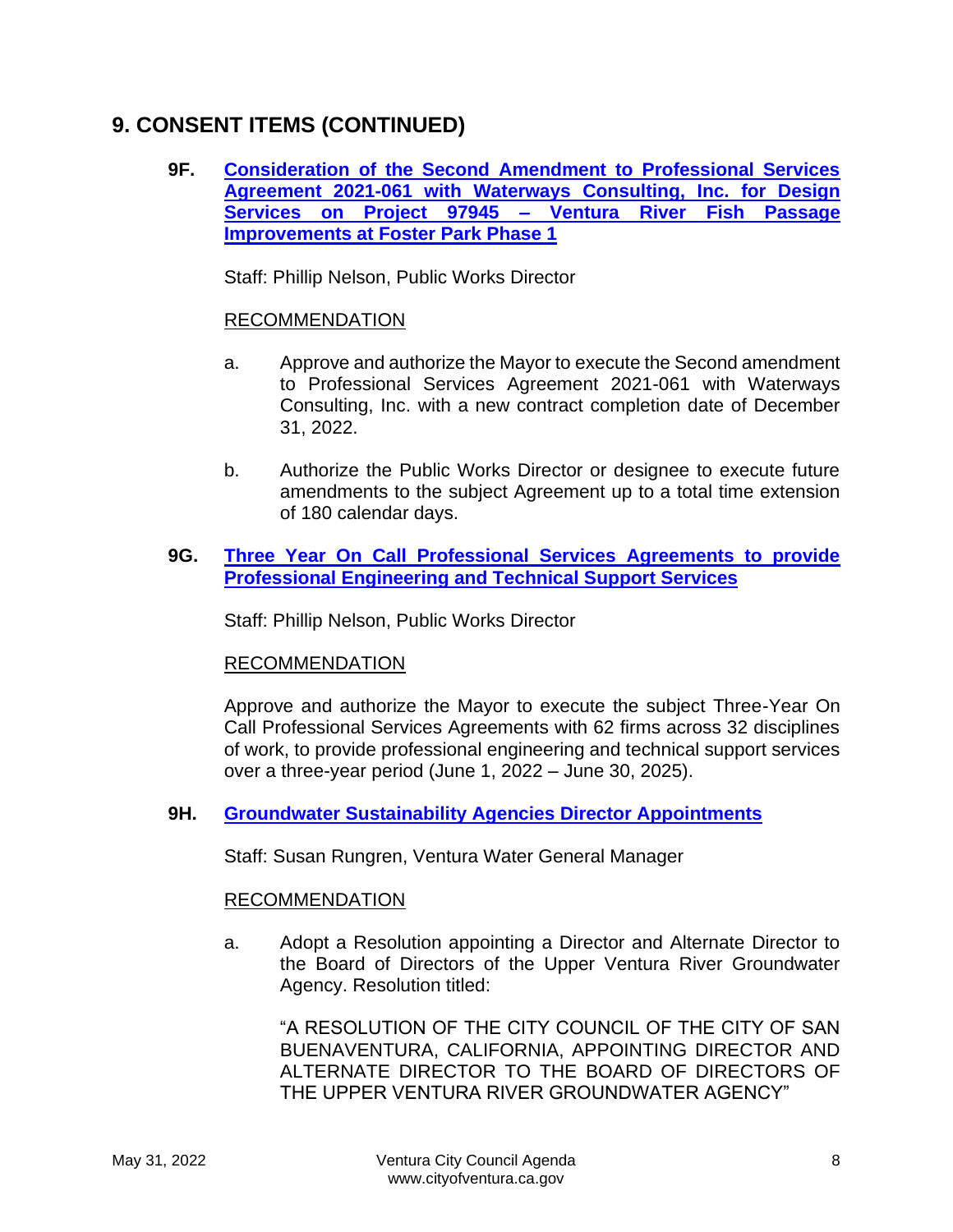# **9. CONSENT ITEMS (CONTINUED)**

b. Adopt a Resolution appointing a Director to the Board of Directors of the Mound Basin Groundwater Sustainability Agency. Resolution titled:

"A RESOLUTION OF THE CITY COUNCIL OF THE CITY OF SAN BUENAVENTURA, CALIFORNIA, APPOINTING A DIRECTOR TO THE BOARD OF DIRECTORS OF THE MOUND BASIN GROUNDWATER SUSTAINABILITY AGENCY"

#### **9I. [Final 2022 Comprehensive Water Resources Report and Water](https://www.cityofventura.ca.gov/DocumentCenter/View/31764/9I)  [Shortage Event Update](https://www.cityofventura.ca.gov/DocumentCenter/View/31764/9I)**

Staff: Susan Rungren, Ventura Water General Manager

#### RECOMMENDATION

- a. Receive the Final 2022 Comprehensive Water Resources Report.
- b. Confirm that a water shortage stage is not triggered based on current supply and demand projections referenced in the Final 2022 Comprehensive Water Resources Report and triggers as described in the 2020 Water Shortage Event Contingency Plan.
- c. Authorize the City Manager or designee to expand the public information campaign for water conservation to comply with the State Drought Related Emergency Regulation for Water Conservation as adopted by the State Water Resources Control Board on May 24, 2022.

## **12. PUBLIC HEARING ITEMS**

#### **12A. [2022-2023 Community Development Block Grant Applications Review](https://www.cityofventura.ca.gov/DocumentCenter/View/31765/12A)**

Staff: Peter Gilli, Community Development Director

#### RECOMMENDATION

- a. Conduct a Public Hearing and receive comments.
- b. Provide direction on recommended funding for the applications received.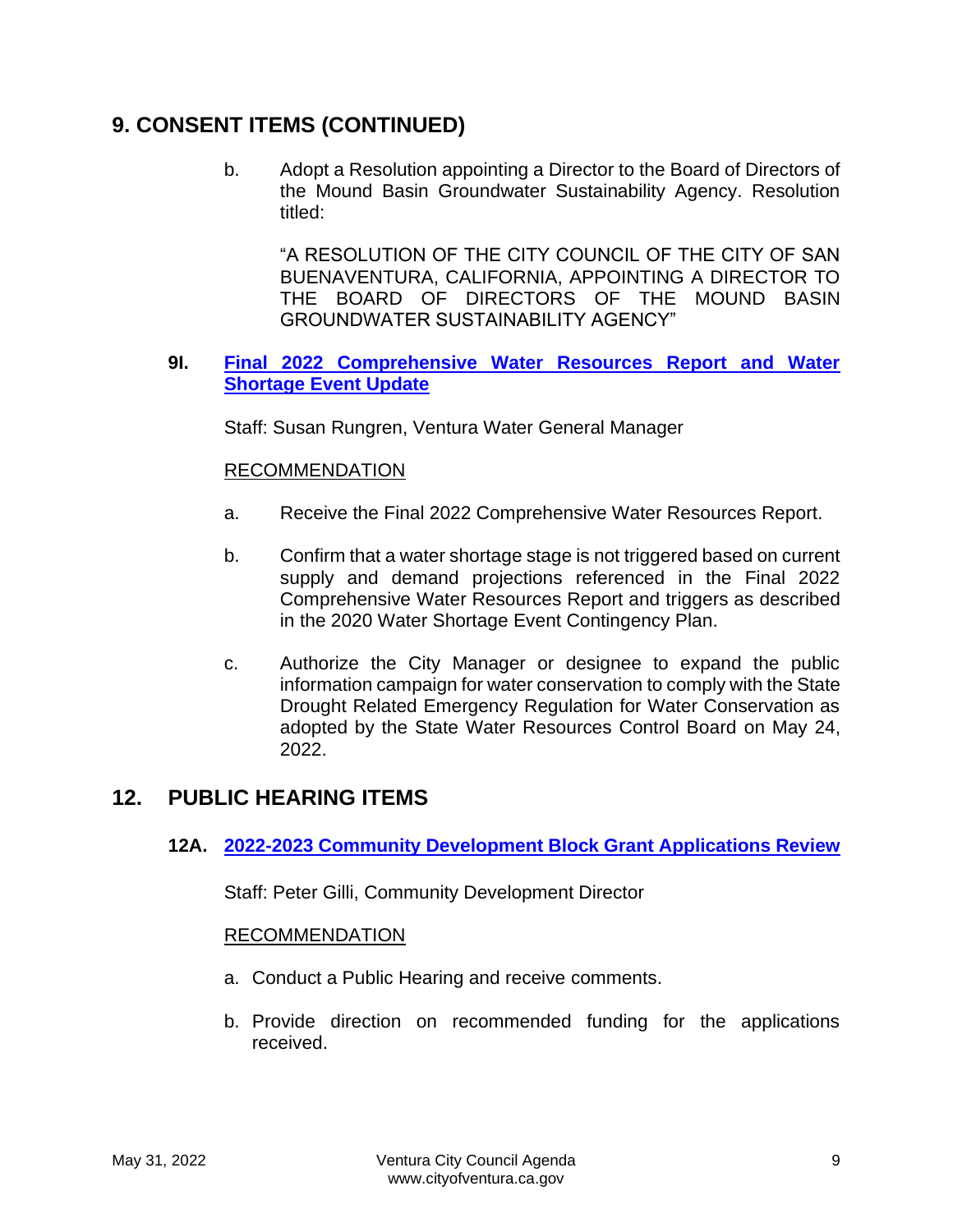# **13. FORMAL ITEMS**

#### **13A. [Adoption of Revised Salary and Benefits Resolutions](https://www.cityofventura.ca.gov/DocumentCenter/View/31766/13A)**

Staff: Danielle Keys, Human Resources Director

#### RECOMMENDATION

It is recommended that the City Council:

a. Adopt a Resolution Providing for a Systematic Classification of Positions and a Standardization of Salaries of Certain Paid Officers and Employees as of May 31, 2022. Resolution titled:

"A RESOLUTION OF THE COUNCIL OF THE CITY OF SAN BUENAVENTURA PROVIDING FOR A SYSTEMATIC CLASSIFICATION OF POSITIONS AND A STANDARDIZATION OF SALARIES OF CERTAIN PAID OFFICERS AND EMPLOYEES OF THE CITY OF SAN BUENAVENTURA AS OF MAY 31, 2022"

b. Adopt a Resolution Providing for Benefits and Additional Compensation for Unrepresented Employees in Salary Schedules "E", "M", "C" and "D" effective May 31, 2022. Resolution titled:

"A RESOLUTION OF THE COUNCIL OF THE CITY OF SAN BUENAVENTURA PROVIDING FOR BENEFITS AND ADDITIONAL COMPENSATION FOR UNREPRESENTED EMPLOYEES IN SALARY SCHEDULES "E", "M", "C" and "D" EFFECTIVE MAY 31, 2022"

#### **13B. [Redflex Traffic Systems Agreement](https://www.cityofventura.ca.gov/DocumentCenter/View/31767/13B)**

Staff: Darin Schindler, Chief of Police

#### RECOMMENDATION

Authorize the City Manager to negotiate a new five-year Redflex Traffic System Agreement for \$473,040 annually or \$2,365,200 over five years.